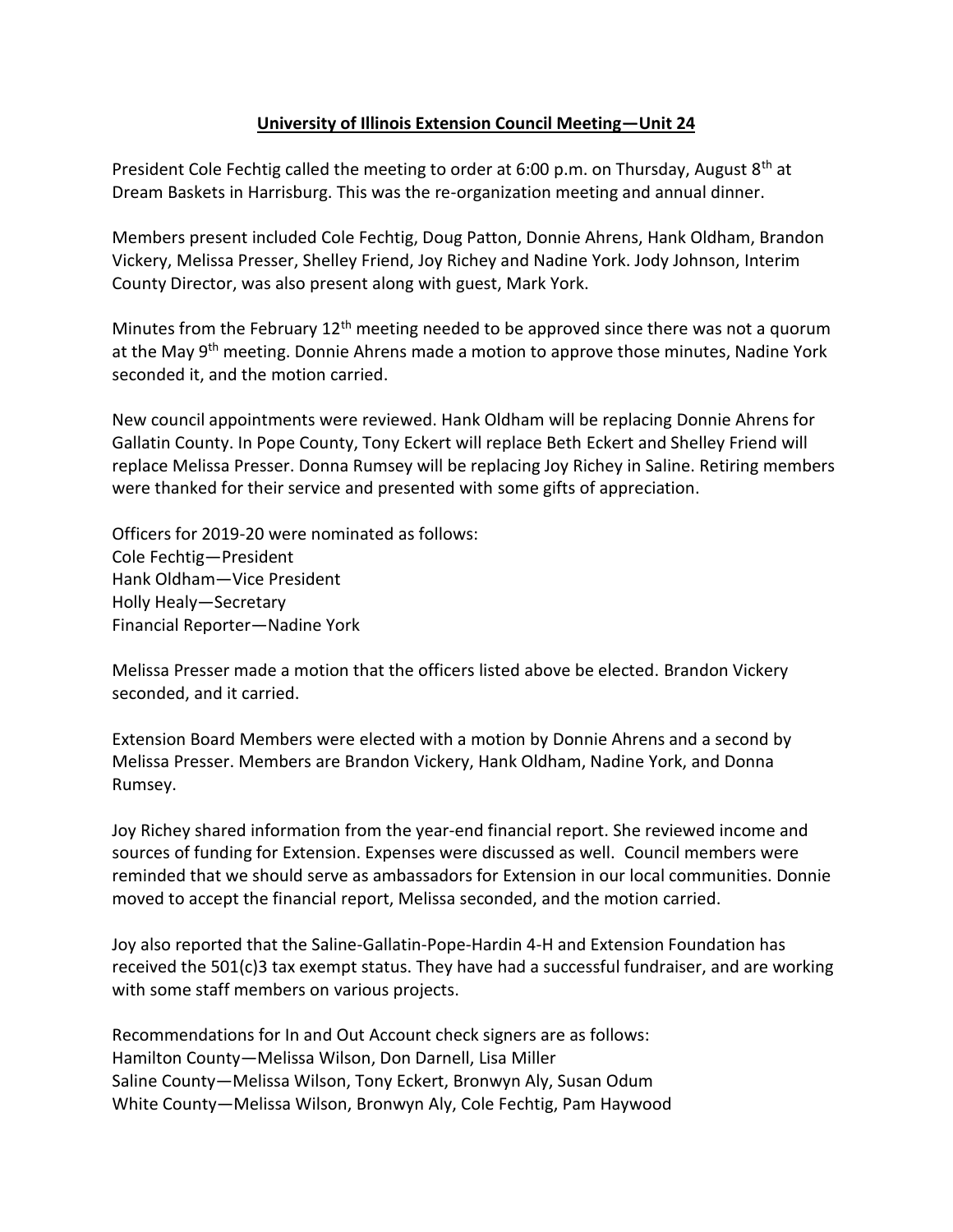There was a question about Tony Eckert being from Pope County. Hank made a motion, seconded by Donnie, to accept these recommendations. Motion carried.

Suggestions for committee members to perform In and Out Account Audits were: Hamilton—Cindy Anselment, Nolene Rubenecker, and Lynn Smith. Cara Bowling is an alternate. Saline—Nadine York, Beth Eckert, and Kim Bainbridge. Doug Patton is an alternate. White—Amy Harrison, Jennifer Carter-James, and Amanda Courson. Lisa Wolff is an alternate. It was noted that audit committee members do not have to be Extension Council members. Doug Patton made a motion to approve these suggestions, Melissa Presser seconded it. Motion carried.

Meeting dates were set for the coming year. They are November 14, February 13, May 14, and August  $6<sup>th</sup>$ . All will be in the Saline County Extension Office at 6:00 p.m. unless notified differently.

Jody Johnson reported that Community Economic Development Educator, Susan Odum, has accepted a new position on a Regional Level. He said he thought that the CED Unit position would be filled. There was a question as to whether we have any choice about the subject matter expertise of a new educator for the Unit.

All 4-H Fairs and shows are over, and members are taking projects to State Fair. Gallatin has one member participating, Hamilton has 15, Saline 6, and White 26. Several Summer Cooking and Gardening classes have been held in the Unit. Melissa Wilson has applied for a grant from Wal-Mart to help with program expenses.

SNAP (Supplemental Nutrition Assistance Program) staff is presenting nutrition/exercise programs at local libraries. Pam Haywood is in White County, Jennifer Warren is in Pope/Hardin, Robin Johnston is in Saline/Gallatin, and Nancy Hardy works in White/Hamilton. Nancy plans to retire in a few months. There was discussion that this program is funded through Food Stamp dollars in the Farm Bill.

Bronwyn Aly is having good success with her work at Dixon Springs. Produce has been provided for Food Pantries, Cooking Classes, Farmer's Markets, and some has been sold. She is doing research on cucumbers also. A program coordinator will be employed soon to work with her. She will also be getting a two-wheeled trailer and a John Deere Gator. Her project working with the prison is ending soon. Prison officials say it has been very successful.

4-H Program Coordinators received a fairly large increase in the base salary statewide to make their pay more equitable. All new hires now have a Bachelor's degree.

A Civil Rights Audit was done in the spring. No major problems were identified.